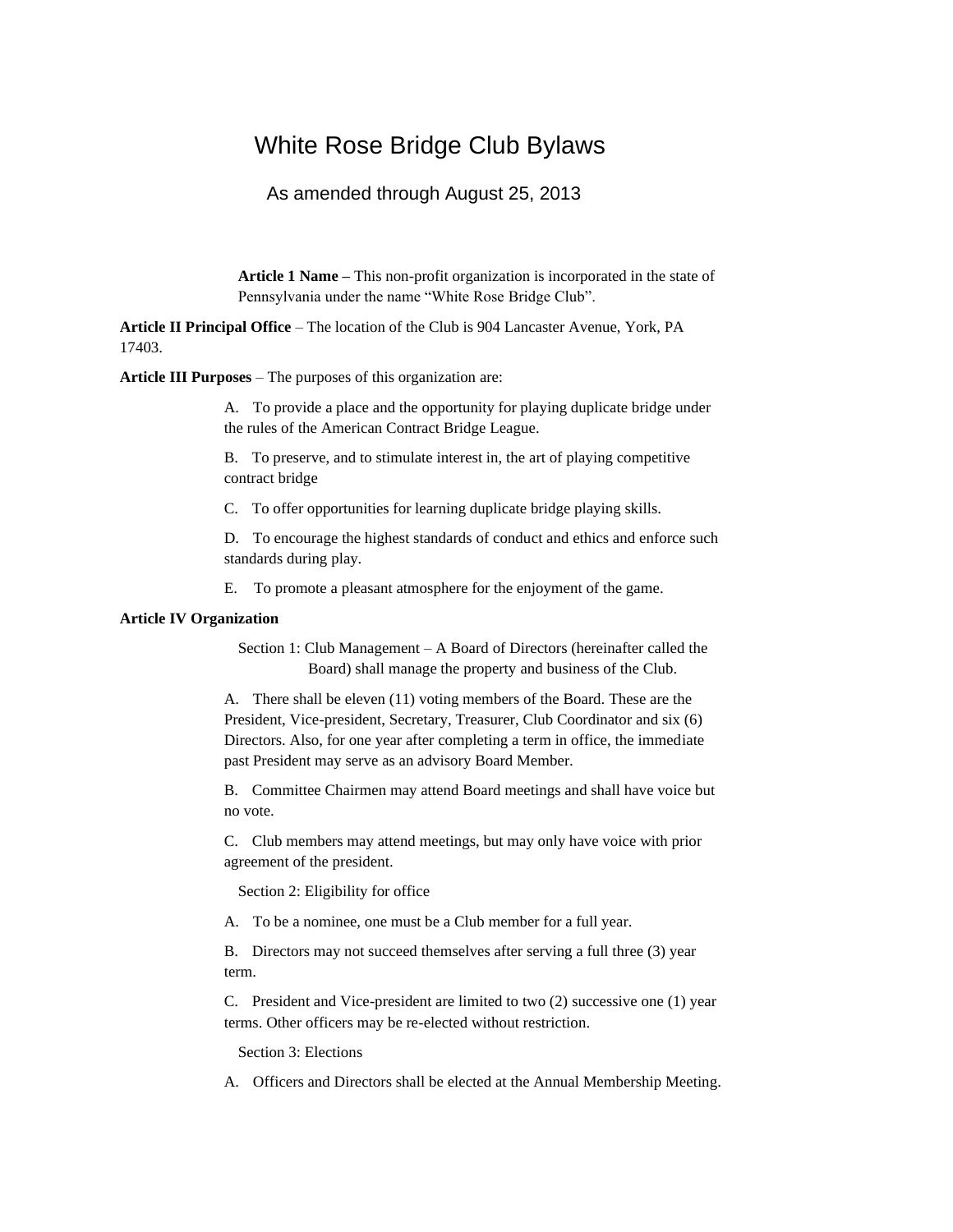B. President, Vice-president, Secretary, and Treasurer shall be elected for one (1) year terms. Each year, two (2) new Directors shall be elected for a three (3) year term.

Section 4: Duties and Responsibilities of Board Members

- A. President The President shall:
	- 1. Preside at all Board and Membership meetings.
	- 2. Call special meetings.

3. Appoint the Club Manager with the advice and consent of the Board.

4. Appoint the Club Coordinator with the advice and consent of the Board.

- 5. Appoint all Committee Chairmen.
- 6. Effect strict adherence to these Bylaws and Club rules.
- 7. Effect all orders and resolutions of the Board.
- 8. Serve as ex-officio member of all committees.
- B. Vice-president The Vice-president shall:
	- 1. Assist the President in his or her duties.
	- 2. Act as President in the absence of the President, exercising the powers and duties of that office.
- C. Secretary The Secretary shall:
	- 1. Record the minutes of all transactions at such meetings and read those minutes at subsequent Board or Membership meetings.

2. Maintain records of Board and Membership meetings and financial reports at the Club office.

3. Notify the Club Membership of Annual and Special Membership meetings.

D. Treasurer – The Treasurer shall:

1. Treasurer or appointed designee shall receive and deposit all funds received by the Club.

2. Disburse funds of the Club as authorized by the Board of Directors and Bylaws

3. Maintain accurate records of all financial transactions of the Club.

4. Report on the financial condition of the Club at each Board Meeting

5. Present a report at the Annual Membership Meeting covering the Club's financial status and major transactions of the previous year. This report shall be on file and available to any member on request.

E. Directors – Directors shall:

1. Attend all Board and Membership meetings.

2. Represent the perceived best interests of the Club Membership when voting on business before the Board.

3. Serve as Committee Chairmen if appointed by the President.

4. Perform other appropriate duties as requested by the President or Board.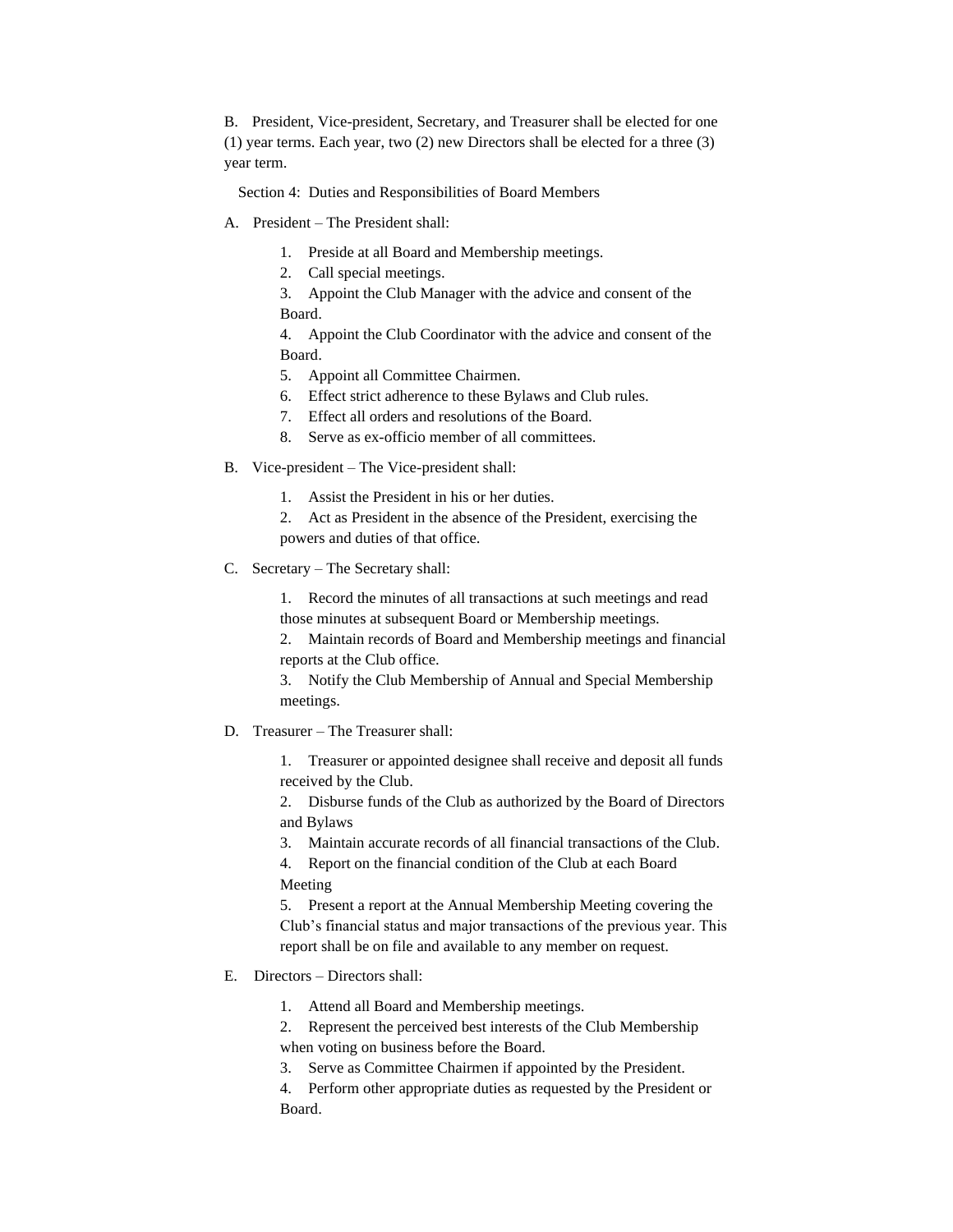- F. The Club Coordinator shall:
	- 1. Oversee all committees.
	- 2. Oversee all non-bridge related activities.
- G. Past-president The Past President may:
	- 1. Act as an Advisor to the Board.

Section 5: Duties of the Club Manager

The Club Manager shall:

1. Act as consultant to the Board

2. Conduct all business with the ACBL (American Contract Bridge League) and ensure that all Club games are conducted within the rules and guidelines of the ACBL

3. With Board approval, schedule all Club Championship and special Club games, ensuring that they are ACBL compliant.

4. Recommend the type of game and appropriate stratification for all Club games

5. Transmit ACBL fees and records of ACBL master points earned by members at Club games.

6. Update Club and ACBL Members' master point records periodically to assure fair and accurate handicap and stratification assignments at Club games.

7. Coordinate game director schedules to assure ACBL certified directors are assigned to each Club game.

8. Report monthly and year-to-date game attendance to the Board and recommend actions to improve game participation.

9. Report on game attendance at Annual Meeting.

Section 6: Powers of the Board of Directors

A. In addition to the powers and authorities expressly conferred upon them by these Bylaws, the Board may exercise all such powers of the Club and do all such lawful acts and things as are not by statute or by the Articles of Incorporation or by these Bylaws directed or required to be exercised by others.

B. Without prejudice to the general powers conferred by Section 5A and the Articles of incorporation and Bylaws of the Club, the Board shall have the following powers:

> 1. To confer by resolution upon an appointed officer of the Club the power to choose, remove or suspend the assistant officers or agents.

2. From time to time to make and change rules and regulations, consistent with these Bylaws, for the management of the Club's business and affairs.

3. To authorize expenditures exceeding \$1000.00 by vote at a regular or special Board meeting.

Section 7: Standing Committees – The President shall appoint Chairmen for the following standing committees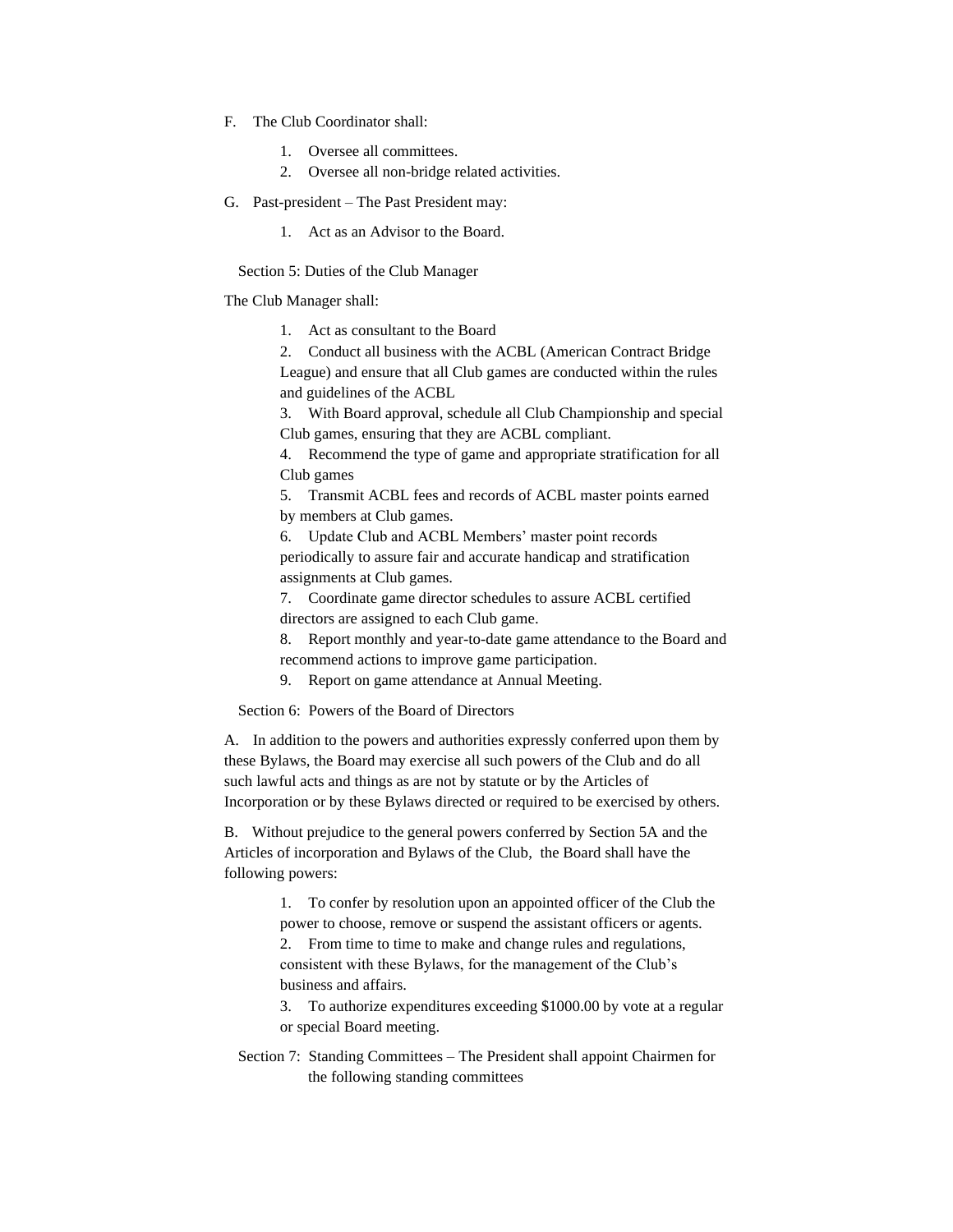A. House Committee - The House Committee shall be responsible for recommending action for operation and maintenance of the Club House, grounds and equipment.

B. Conduct and Ethics Committee – This Committee shall resolve matters involving improprieties in the Clubhouse. The Committee shall respond to written complaints received by the Chairman and has the authority to impose sanctions in accord with ACBL (American Contract Bridge League) or White Rose Bridge Club Rules. Any action taken by this Committee may be appealed to the Board.

C. Finance Committee – This Committee shall be responsible for establishing a one-year financial plan or operating budget for the Club based on expected income and expenses and providing for long-range expenses and emergencies. The current Treasurer shall be a member of this Committee. The Finance Committee shall verify the accuracy of the Treasurer's annual report.

D. Tournament Committee – This Committee shall be responsible for planning and conducting any ACBL sanctioned White Rose Sectional Tournament(s) in York.

Section 8: Other Committees – The President may appoint other Committee Chairmen necessary or appropriate for Operation of the Club. These Committees may include but are not restricted to the following:

A. Sunshine Committee – This Committee will attempt to identify all sick or incapacitated Members and initiating such actions for the Club as are deemed necessary.

B. Partnership Committee – This Committee will attempt to provide game partners, on request, for members and guests at regular club games.

C. Membership Committee – This Committee will be responsible for:

1. Stimulating public interest in becoming Club members.

2. Maintaining accurate records of paid up memberships and encouraging prompt dues payment by members.

3. Publishing an Annual Membership Directory listing current members, Board members and Committee Chairmen Information on scheduled Club games and Club rules may also be included.

D. Bridge Bits Committee – This Committee will be responsible for providing news of Club and Member activities and achievements to the ACBL Unit 168 Editor for inclusion in the "Bridge Bits" newsletter.

Section 9: Nominating Committee – The Nominating Committee shall propose candidates for election at the annual meeting as Officers and Directors of the club. This committee shall be composed of the immediate past 5 presidents of the club and chaired by the immediate past president. The slate of nominees will be complete and posted at the club by July 31st preceding the annual meeting.

#### **Article V Membership**

Section 1: Eligibility

Anyone interested in playing duplicate bridge under the rules of the American Contract Bridge League is eligible for membership in the Club. Members shall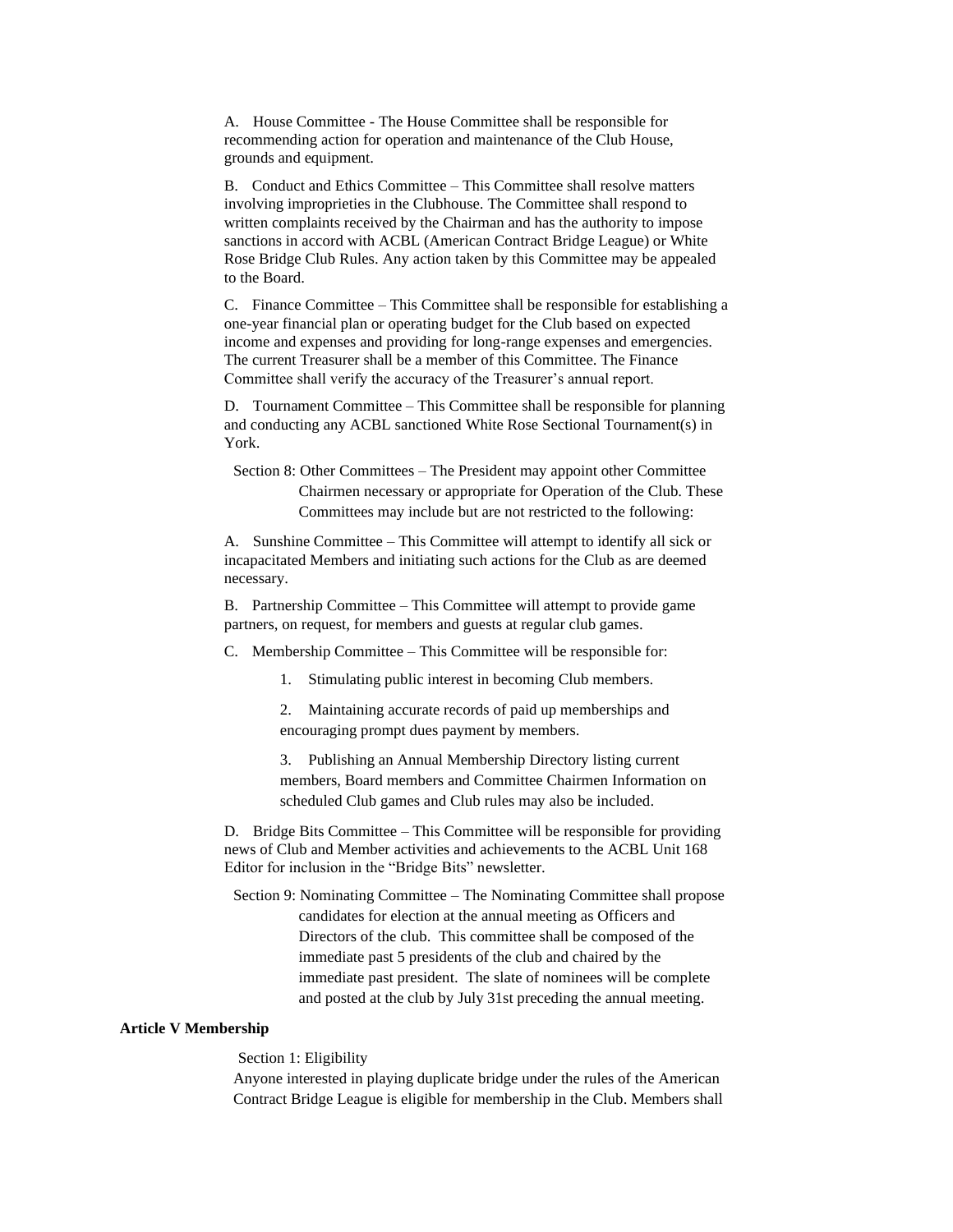have all the privileges of the Club and shall obey all the rules of the Club, as provided by these Bylaws and amendments thereto.

Section 2: Membership Dues

Members shall pay annual dues as established by the Board. Upon payment of dues, each member shall have full voting privileges.

Section 3: Member Game Fees

Members shall pay a fee, established by the Board, for all Club games. After two months into a fiscal year, Members who have not paid dues for the new year shall be considered guests and charged fees according to Section 4 below.

Section 4: Guest Game Fees

Anyone, not a member of the Club, wishing to play in a Club game under ACBL rules is considered a guest of the Club. The guest may be assessed a surcharge, as established by the Board, to the regular member game fee.

#### **Article VI Meetings**

Section 1. Place of Meetings

All meetings shall be held at the principal place of operation, 904 Lancaster Avenue York, PA, or where the Board may determine.

Section 2. General Membership Meetings

A. Notice – For any Membership meeting, notice in writing, at least ten (10) days prior to the scheduled meeting, shall be mailed to every member entitled to vote. One notice per household is sufficient.

B. Quorum – A Members' Meeting duly called shall not be organized for the transaction of business unless a quorum is present.

> 1. The presence, in person, of (20) voting Members, shall constitute a quorum.

2. If a meeting cannot be organized because a quorum is not present, those present shall adjourn the meeting until such time and place as they may determine. In the case of any meeting called for the election of Board Members, those attending the second of such adjourned meetings, although not a quorum as fixed herein, shall constitute a quorum for electing Board Members.

C. Voting – Each Member shall have the right, at every Member's Meeting, to one vote.

D. Membership Record – A record of membership status will be available for all Membership Meetings and is the responsibility of the Membership Chairman.

E. Meeting Agenda – Voting at any general membership meeting will be restricted to items contained in the agenda mailed before the meeting.

F. Annual Meeting – The annual meeting shall be held in October of each year on a date set by the Board. If the annual meeting is not held by October 31st any member may call the meeting by mailing notice of such to the general membership.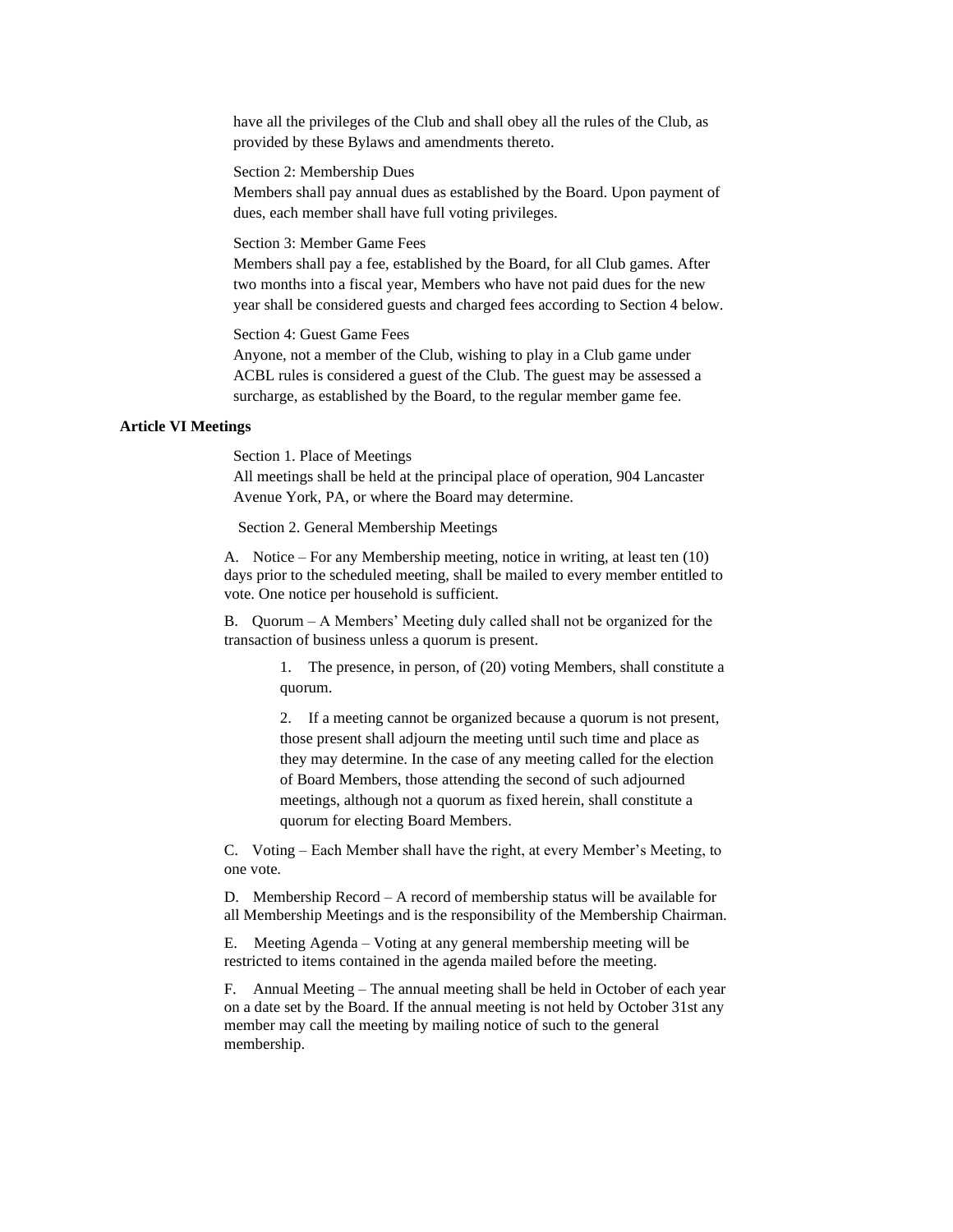1. Election of Officers and Directors – The Membership shall elect a President, Vice-president, Secretary, Treasurer, Club Manager and Directors by secret ballot at the annual membership meeting.

a. The only Members eligible to be placed on the ballot are :

1) The Members selected by the Nominating Committee.

2) Members whose names were submitted in writing to the Nominating Committee Chairman at least one (1) month prior to the Annual Meeting. The submittal

must be signed by five (5) other Members.

3) Those who have completed one (1) full year of membership.

b. No nominations may be made from the floor at the Annual Meeting.

c. Elected Officers and Directors shall take office immediately

2. Treasurer's Report – The Treasurer has the duty to prepare and present at each Annual Meeting an annual report on the financial status of the Club. This report shall include:

- a. A Profit and Loss Statement for the past fiscal year.
- b. A report on the game activity for the past fiscal year.

c. A report of any exceptional (over \$1000.00) expenses for the past fiscal year

G. Special Membership Meetings

1. Called by Board – Special meetings of the Members may be called at any time by the President, or any member of the Board.

2. Called by Members – At any time, upon written request of at least twenty (20) Members, it shall be the duty of the Secretary to call a meeting of the membership to be held at such time as the Secretary may fix, not more than thirty (30) days after receipt of the request. If the Secretary should neglect or refuse to issue such a call, any person making the request may do so.

3. Business transacted at all special meetings shall be confined to the stated purpose of the meeting.

Section 3: Board of Directors Meetings

A. Quorum – A Board meeting duly called shall not be organized for the transaction of business unless a quorum is present. A quorum requires six (6) of the eleven (11) Board Members to be present. If a meeting cannot be organized because a quorum has not attended, those present may adjourn the meeting until such time and place as they may determine.

B. Meetings – There are three types of Board meetings:

1. Organizational Meeting – After election of Board Members, the newly elected Board may meet for the purpose of organization or otherwise:

a. Immediately following their election, or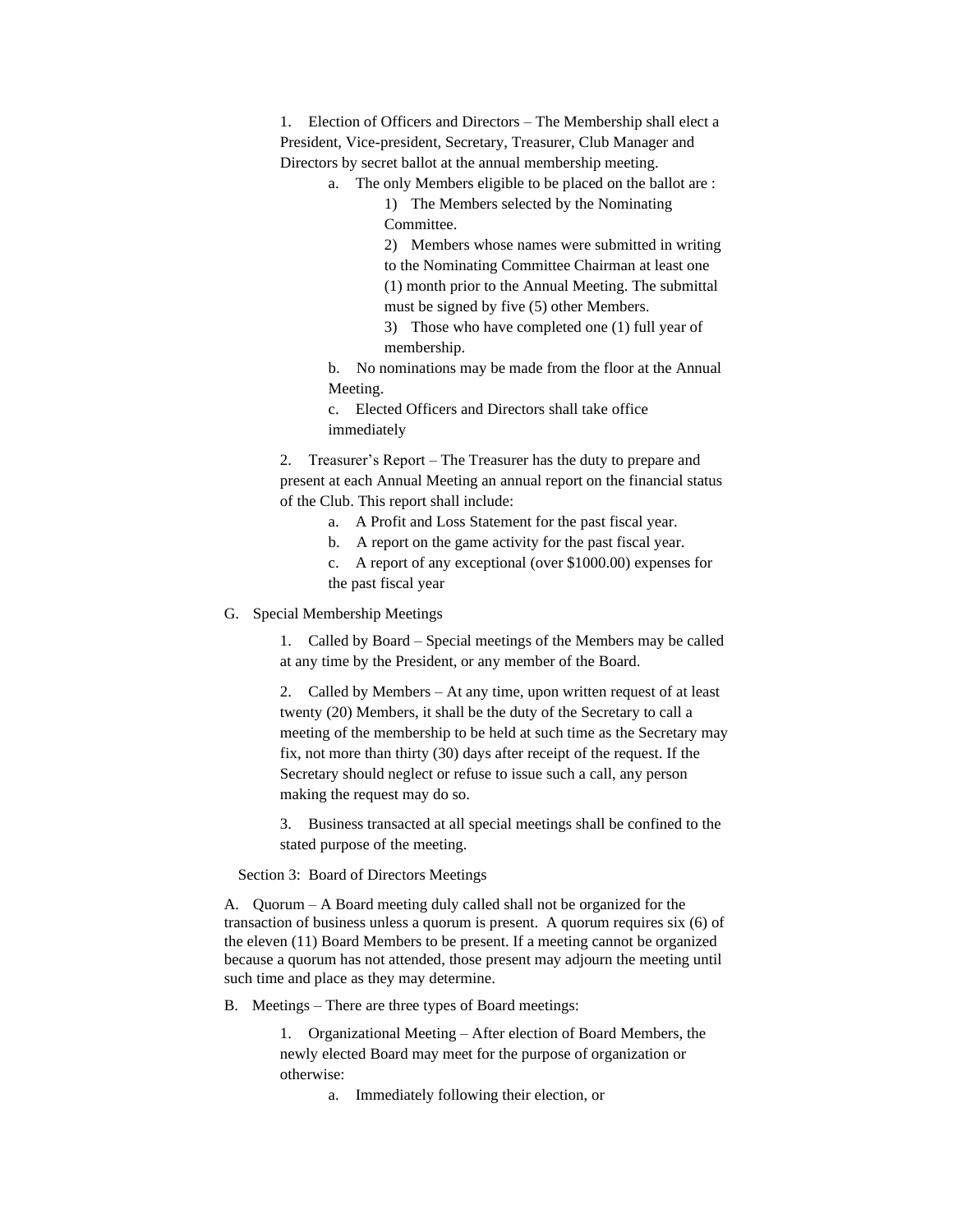b. At such time and place as shall be fixed by consent of a majority of Board Members.

2. Regular Board Meeting – Regular meetings of the Board shall be held at least once every three months. A simple majority vote of the Board shall determine the time and place of any meetings.

3. Special Board Meeting – Special meetings of the Board may be called by the President on five (5) days personal notice to each Board member. Special meetings of the Board may also be called by the President or the Secretary in like manner, and on like notice on the written request of two (2) Board members.

C. Order of Business – The order of business at all meetings of the Board, at which a quorum is present, shall be substantially as follows unless otherwise determined by the Board:

- 1. Roll call.
- 2. Reading of the minutes of the preceding meeting of the Board.
- 3. Reports of Officers.
- 4. Committee reports.
- 5. Unfinished business.
- 6. New Business.

D. Board Action without a Meeting – If a majority of the Board members shall consent to any action to be taken by the Club, such action shall be a valid corporate action as though it had been authorized at a meeting of the Board.

E. Removal of Board Members from Office

1. The Board may declare vacant the office of a Board member if, within five (5) days' notice of election, the Board member refuses to accept office, either in writing or by failure to attend a meeting of the Board.

2. The Board may vote to remove a Board Member from office if that Board Member has three (3) unexcused absences from Board Meetings within the year. Absences are excused by the President or his designee.

F. Replacement of Board Members – Vacancies in the Board shall be filled by a majority vote of remaining Board Members even though less than a quorum. Each person so elected shall serve until the next Annual Meeting when the Club Members shall elect a successor.

#### **Article VII Expulsion of Members and Guests**

Section 1: The Board shall have the authority to expel any member or guest from the Club for reasons deemed sufficient by a two-thirds (2/3) majority of the Board. All charges preferred must be in writing and must have previously been addressed by the Conduct and Ethics Committee. Members shall be permitted to appear before the Board and offer evidence in their defense.

#### **Article VIII Books & Records**

Section 1: Depository of Funds – The operating funds of the Club shall be maintained in the Club's name at a depository approved by the